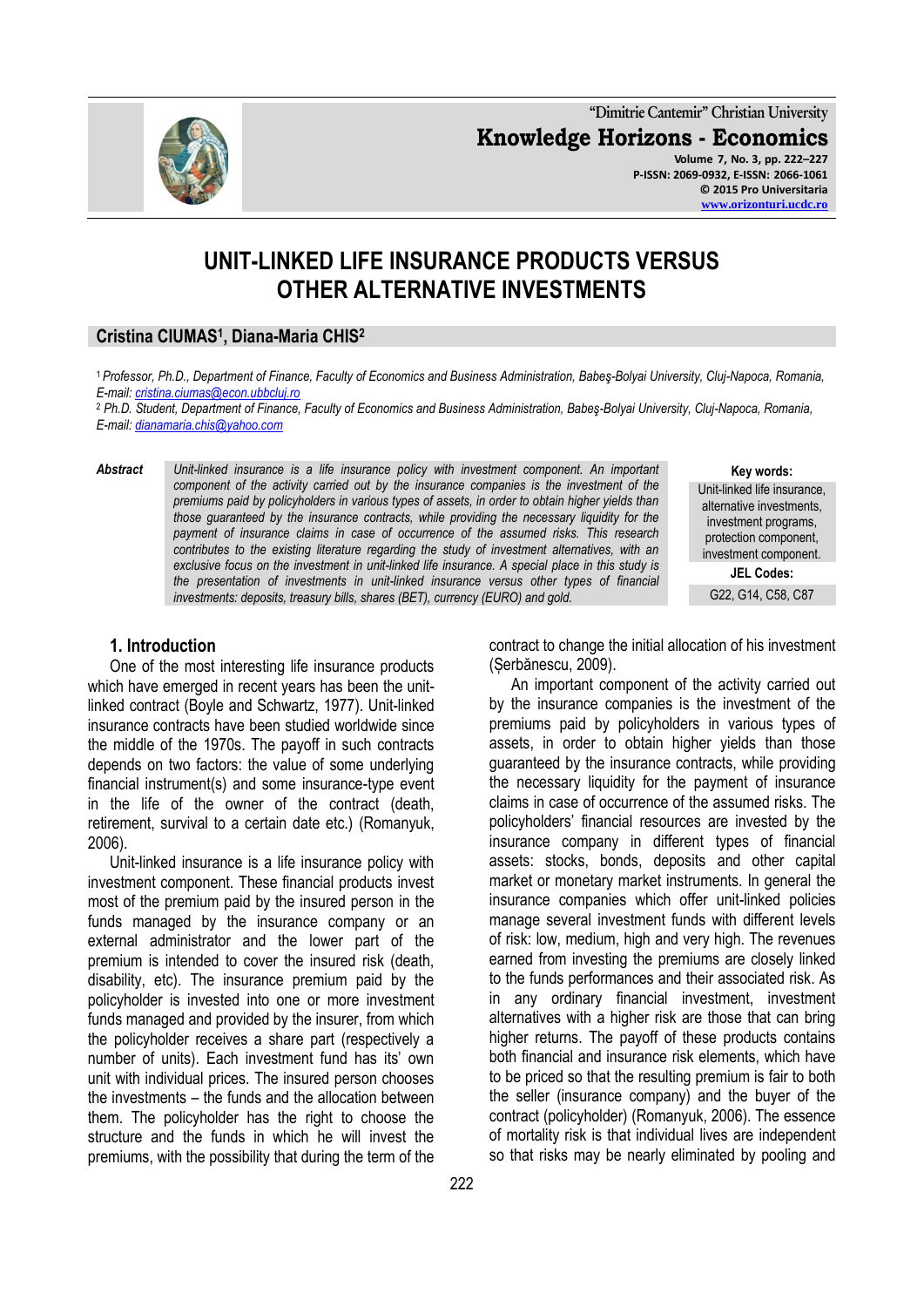diversification. On the other hand investment risk affects all contracts simultaneously and in the same direction. Also, the securities markets themselves determine a relationship between risk and return which should be reflected in the pricing of investment risk (Boyle and Schwartz, 1977).

In comparison to traditional life insurance policy, where the investment risks are assumed by the insurance company and the insurer invests the premiums in financial instruments with lower profitability, in the case of unit-linked insurance policies the investment risks are assumed by the insured person, but the benefits of the investment depend on the investment funds' evolutions. The unit-linked life insurance has two important components: protection and investment. The protection component refers to the insured sum in case of the occurrence of insured risks and the investment component refers to the policyholder's account that represents the present value of the units from the chosen investment funds (Gavriletea, 2009).

#### **The objective of the study**

The purpose of this paper is to develop a theoretical and empirical analysis regarding the investment in unitlinked life insurance. In order to fulfil this objective the authors have presented a comparative research regarding the investment in unit-linked life insurance and other types of alternative investments. This study aims to analyze the most profitable investment instrument.

This study contributes to the existing literature regarding the theoretical and practical research of investment alternatives, with an exclusive focus on the investment in unit-linked life insurance. A special place in this study is the presentation of investments in unitlinked insurance versus other types of financial investments: deposits, treasury bills, shares (BET), currency (EURO) and gold.

#### **2. Literature review**

There is an extensive literature on the pricing, hedging and risk management of these contracts. See for example: Boyle and Schwartz (1977), Brennan and Schwartz (1979), Hardy (2003), Argesanu (2004), Gaillardetz (2006), Romanyuk (2006), Reichenstein (2009), Augustyniak and Boudreault (2012), etc. Boyle and Schwartz (1977), and Brennan and Schwartz (1979) were the first articles that elegantly described some of the option elements of life insurance products and demonstrated how the relatively young option pricing theory of Black and Scholes could be applied to value these contracts. Hardy (2003) discusses the modelling and risk management for equity-linked life insurance; the focus of his research is on stochastic modeling of embedded guarantees that depend on equity performance. Argesanu (2004) focuses on the risk analysis and hedging of variable annuities in incomplete markets. Romanyuk (2006) describes the problem of appropriate pricing of equity-linked life insurance contracts and hedging of the risks involved, and proposes the use of two types of imperfect hedging techniques: quantile and efficient hedging. Gaillardetz (2006) introduces a pricing method for equity-indexed annuities and valuates these products by pricing its death benefits and survival benefits separately.

#### **3. Methodology and results of research**

This section presents a comparative analysis of a unit-linked life insurance investment with other alternative investment strategies (Treasury bills, Deposits, Shares, Gold, FOREX- Euro currency).

Nowadays the insured persons have become more aware of investment opportunities outside the insurance sector. So policyholders want to enjoy the benefits of equity investment in conjunction with mortality protection, and insurers around the world have developed unit-linked contracts to meet this challenge (Hardy, 2003). The benefits of these products are linked to the performance of an equity market (Gaillardetz, 2006).

In order to perform a comparative empirical simulation of a unit-linked life insurance investment with other types of financial investments: a deposit, Bucharest Stock Exchange (BET) shares, treasury bills, Foreign exchange market (FOREX)- Euro currency and gold, the authors considered the following elements:

- the term of the contract: 10 years (2001-2010);
- the insured person is aged between 35 and 45 years old;
- the insurance sum in the event of a death: 25,000 lei;
- the insured person has chosen to invest the insurance premium in two investment programs: in the first period (2001-2008) the policyholder has chosen an investment fund portfolio which invests 25% in shares issued by companies from the European Union and 75% in instruments with fixed income denominated in national currency; and in the second period (2008-2010) the policyholder has chosen an investment fund portfolio which invests up to 100% in domestic instruments with fixed income.
- the account value at the maturity of the contract: 19,402.76 lei;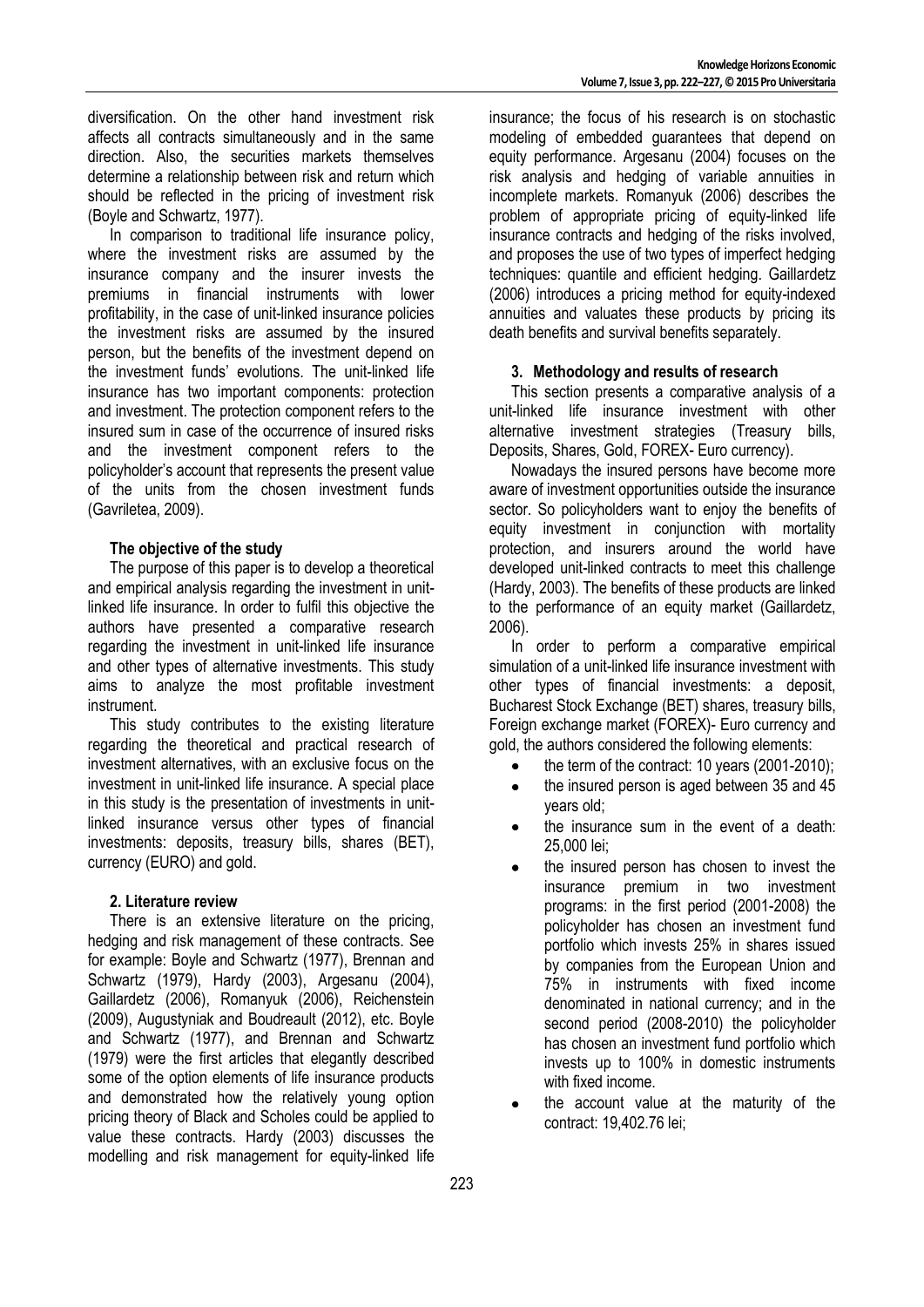the total investment cost (the sum of annual  $\bullet$ insurance premiums) for the entire period:

16,857 lei.

| Period                                                                                                                     | 2002  | 2003  | 2004  | 2005  | 2006  | 2007  | 2008   | 2009   | 2010   |
|----------------------------------------------------------------------------------------------------------------------------|-------|-------|-------|-------|-------|-------|--------|--------|--------|
| Gross insurance<br>annual premium<br>(lei) - $P_a$                                                                         | 1.094 | 1,367 | 1,572 | 1,886 | 1,886 | ,981  | 2,357  | 2,357  | 2,357  |
| The accumulated<br>amount of annual<br>gross premiums<br>2009<br>$\overline{P}$<br>(lei) -<br>$\mathfrak{a}$<br>$i = 2001$ | 1,094 | 2,461 | 4,033 | 5,919 | 7,805 | 9,786 | 12,143 | 14,500 | 16,857 |

| Table 1. Total cost for a unit-linked life insurance investment |  |
|-----------------------------------------------------------------|--|
|-----------------------------------------------------------------|--|

*(Source:* Authors' processing imported from Excel software)

Therefore the insured person pays an amount of 16,857 lei and obtains a capital gain of 2546 lei. In order to compare different types of financial investments the authors took into consideration the following indicators: annual interest rates for the deposits denominated in national currency; logarithmic annual returns of BET index; annual yields for treasury bills denominated in national currency; logarithmic annual returns of exchange rates (EUR/RON) and logarithmic annual returns of gold prices.

| Table 2. Investment in deposits |  |
|---------------------------------|--|
|---------------------------------|--|

| Period                                       | 2002     | 2003     | 2004     | 2005     | 2006      | 2007      | 2008      | 2009      | 2010      |
|----------------------------------------------|----------|----------|----------|----------|-----------|-----------|-----------|-----------|-----------|
| The deposited<br>fund / year (lei)           | 1.094    | 1,367    | 1.572    | 1,886    | 1.886     | 1.981     | 2,357     | 2,357     | 2,357     |
| The<br>accumulated<br>deposited<br>fund(lei) | 1,094    | 2,461    | 4,033    | 5,919    | 7,805     | 9,786     | 12,143    | 14,500    | 16,857    |
| Interest rate<br>$(\% )$                     | 12.83    | 14.20    | 14.40    | 7.20     | 7.46      | 7.16      | 9.39      | 10.37     | 7.55      |
| Interest/ year<br>(lei)                      | 140.36   | 369.39   | 654.16   | 509.97   | 707.12    | 871.16    | 1.445.61  | 1,990.81  | 1,777.69  |
| Final balance<br>(lei)                       | 1,234.36 | 2,970.75 | 5,196.91 | 7,592.88 | 10,186.00 | 13.038.16 | 16,840.77 | 21,188.58 | 25,323.27 |

*(Source:* Authors' processing imported from Excel software)

In this case the investor obtains a capital gain of 8467 lei.

*Table 3.* Investment in BET shares

| Period                                           | 2002     | 2003     | 2004     | 2005      | 2006      | 2007      | 2008         | 2009        | 2010        |
|--------------------------------------------------|----------|----------|----------|-----------|-----------|-----------|--------------|-------------|-------------|
| Initial<br>balance<br>/year (lei)                | 1,094    | 1,367    | 1,572    | 1,886     | 1,886     | 1,981     | 2,357        | 2,357       | 2,357       |
| Accumulated<br>initial<br>balance (lei)          | 1.094    | 2,461    | 4,033    | 5,919     | 7,805     | 9,786     | 12.143       | 14.500      | 16,857      |
| Logarithmic<br>annual<br>returns (%)             | 78.75    | 26.93    | 69.80    | 41.14     | 20.07     | 19.93     | $-121.99$    | 48.05       | 11.62       |
| Capital gain /<br>year (lei)                     | 861.51   | 894.89   | 4.040.76 | 4.820.20  | 3.697.89  | 4.802.76  | $-38,134.66$ | $-2,170.08$ | $-503.17$   |
| Final balance<br>at the end of<br>the year (lei) | 1,955.51 | 4,217.40 | 9,830.17 | 16,536.36 | 22,120.26 | 28,904.02 | $-6,873.64$  | $-6,686.72$ | $-4,832.89$ |

*(Source:* Authors' processing imported from Excel software)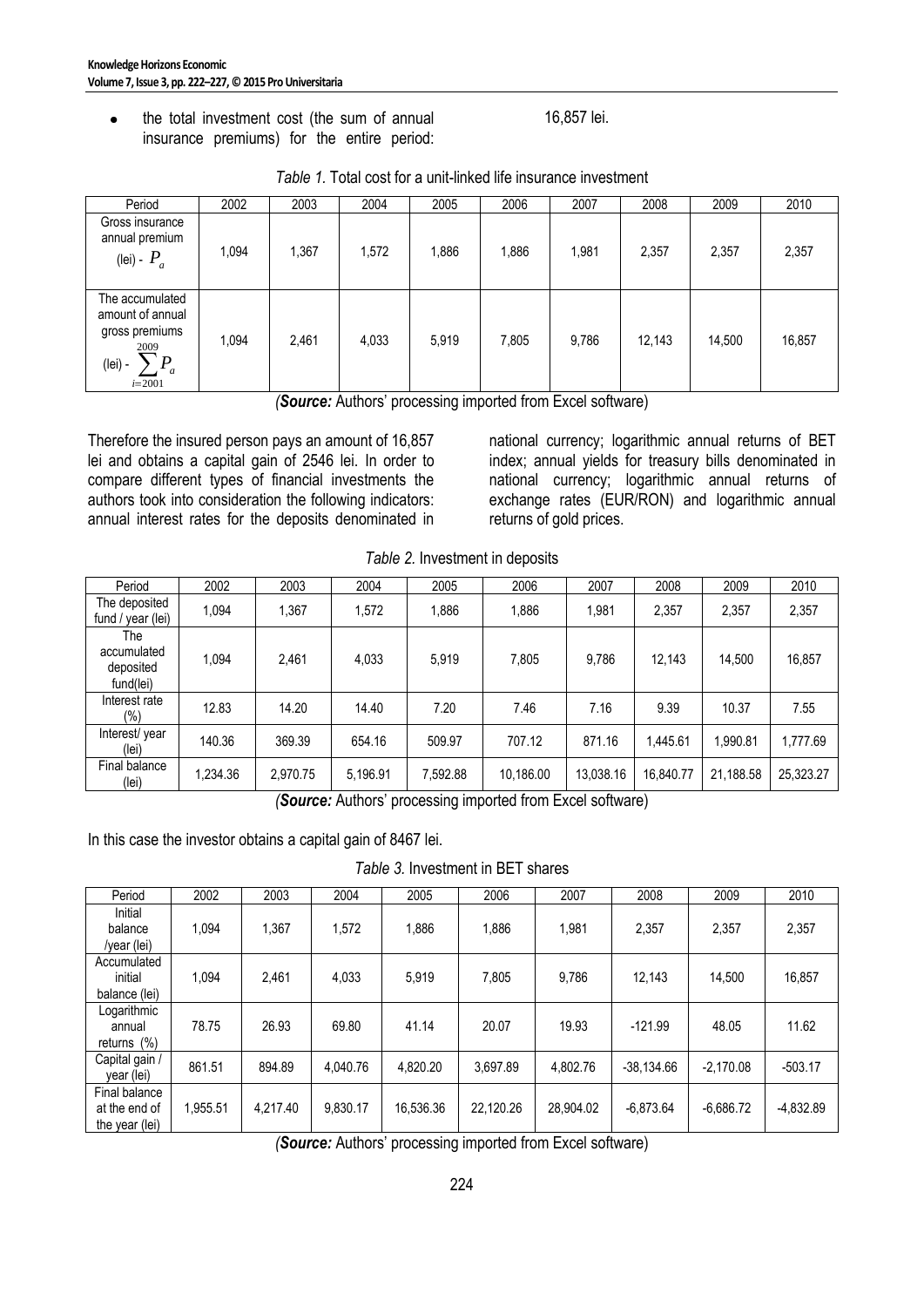In the case of an investment in BET shares the investor loses 21,990 lei.

| Period                                           | 2002     | 2003     | 2004     | 2005     | 2006     | 2007      | 2008      | 2009      | 2010      |
|--------------------------------------------------|----------|----------|----------|----------|----------|-----------|-----------|-----------|-----------|
| Initial balance<br>/year (lei)                   | 1.094    | .367     | 1.572    | 1.886    | 1.886    | 1.981     | 2.357     | 2.357     | 2,357     |
| Accumulated<br>initial balance<br>(lei)          | 1.094    | 2.461    | 4.033    | 5.919    | 7.805    | 9.786     | 12.143    | 14.500    | 16,857    |
| Yield rate (%)                                   | 17.30    | 18.00    | 16.40    | 5.40     |          | 7.85      | 14.23     | 10.00     | 6.87      |
| Gain / year (lei)                                | 189.26   | 477.05   | 770.69   | 397.22   |          | 912.19    | 2,118.76  | 1,936.52  | ,625.35   |
| Final balance<br>at the end of<br>the year (lei) | 1.283.26 | 3.127.31 | 5.470.00 | 7.753.22 | 9.639.22 | 12,532.41 | 17,008.17 | 21.301.69 | 25,284.04 |

#### *Table 4.* **Investment in treasury bills**

*(Source:* Authors' processing imported from Excel software)

In this particular situation the investor obtains a total gain of 8,427 lei.

| Period                                           | 2002     | 2003     | 2004      | 2005      | 2006      | 2007     | 2008      | 2009      | 2010      |
|--------------------------------------------------|----------|----------|-----------|-----------|-----------|----------|-----------|-----------|-----------|
| Initial balance<br>/year (lei)                   | 1.094    | 1.367    | 1,572     | 1,886     | 1,886     | 1,981    | 2,357     | 2,357     | 2,357     |
| Accumulated<br>initial balance<br>(lei)          | 1.094    | 2,461    | 4,033     | 5,919     | 7,805     | 9,786    | 12,143    | 14,500    | 16,857    |
| Logarithmic<br>annual returns<br>$(\% )$         | 22.51    | 16.34    | $-3.60$   | $-7.57$   | $-8.37$   | 6.54     | 9.88      | 5.92      | 1.33      |
| Capital gain /<br>year (lei)                     | 246.24   | 442.34   | $-169.99$ | $-487.39$ | $-656.25$ | 598.99   | 1,197.45  | 927.57    | 252.07    |
| Final balance<br>at the end of<br>the year (lei) | 1,340.24 | 3.149.58 | 4,551.59  | 5,950.21  | 7,179.96  | 9,759.94 | 13,314.39 | 16,598.96 | 19,208.03 |

*(Source:* Authors' processing imported from Excel software)

In this case the investor achieves a total gain of 2351 lei.

#### *Table 6.* **Investment in gold**

| Period                                           | 2002     | 2003               | 2004      | 2005     | 2006     | 2007                                                              | 2008      | 2009      | 2010      |
|--------------------------------------------------|----------|--------------------|-----------|----------|----------|-------------------------------------------------------------------|-----------|-----------|-----------|
| Initial balance/<br>year (lei)                   | 1,094    | 1,367              | 1,572     | 1,886    | 1,886    | 1,981                                                             | 2,357     | 2,357     | 2,357     |
| Accumulated<br>initial balance<br>(lei)          | 1.094    | 2,461              | 4,033     | 5,919    | 7,805    | 9.786                                                             | 12.143    | 14,500    | 16,857    |
| Logarithmic<br>annual returns<br>$(\% )$         | 28.59    | 15.30              | $-6.59$   | 22.39    | 2.43     | 22.04                                                             | 18.54     | 27.98     | 33.30     |
| Capital gain /<br>year (lei)                     | 312.82   | 424.38             | $-314.30$ | 1,419.84 | 234.56   | 2.614.13                                                          | 3,120.94  | 6.243.84  | 10,293.58 |
| Final balance<br>at the end of<br>the year (lei) | 1,406.82 | 3,198.20<br>$\sim$ | 4.455.90  | 7.761.74 | 9,882.30 | 14.477.43<br>$\overline{\phantom{0}}$<br>$\overline{\phantom{a}}$ | 19,955.38 | 28,556.22 | 41,206.80 |

*(Source:* Authors' processing imported from Excel software)

In the case of an investment in gold, the investor obtains a total gain of 24,350 lei.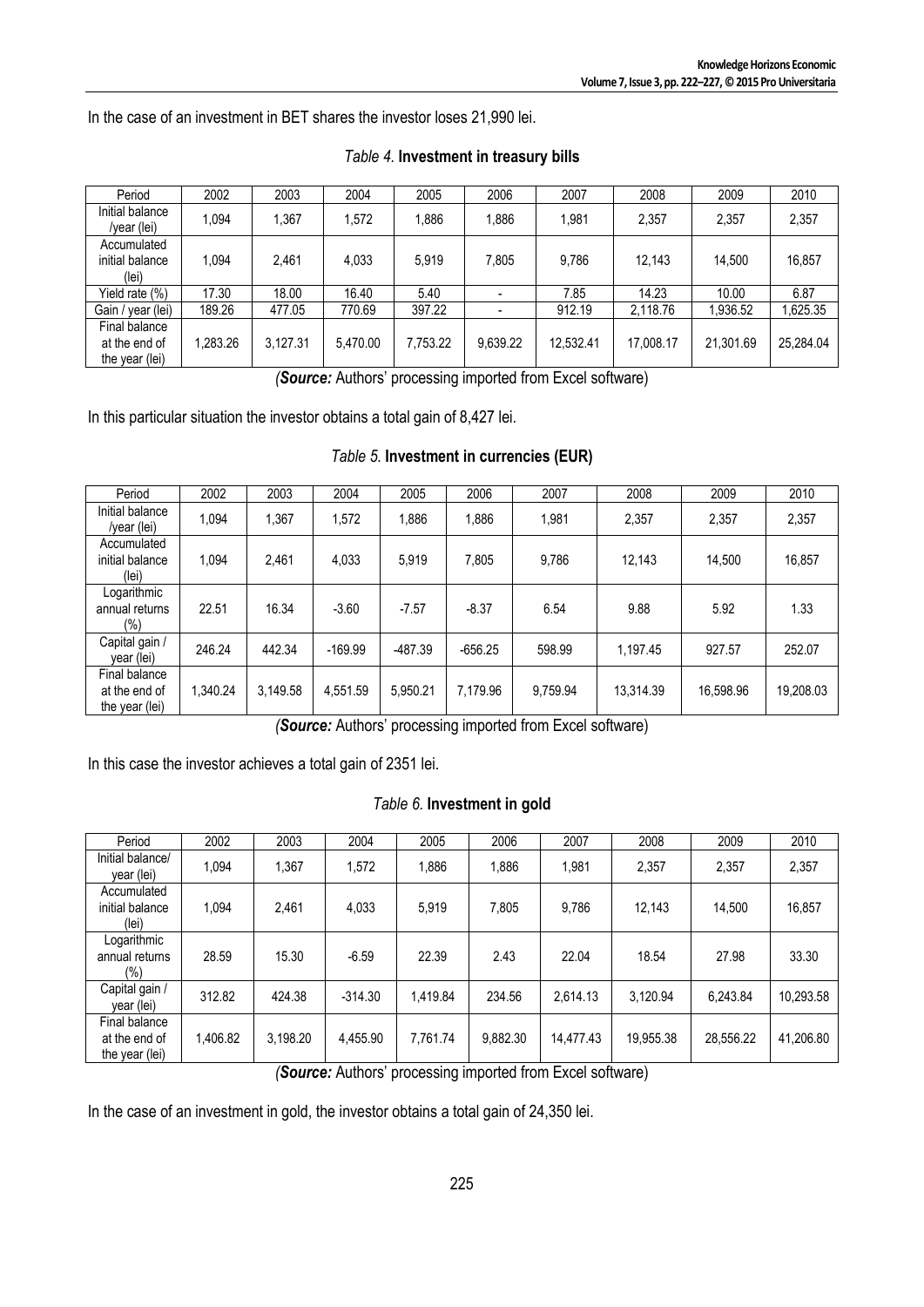## **4. Conclusions**

Unit-linked insurance contracts are very popular in many insurance markets (United States, Canada, Asia, Europe) since the middle of 1970s (Argesanu, 2004). They provide either death benefit or maturity benefit or both. The benefits are linked to an underlying asset with or without certain guarantees so that the policyholders have the opportunity to participate in the financial market and (eventually) be protected from the downside development of the financial market (Li and Szimayer, 2011).

In recent years insurers have provided more flexible products that combine the death benefit coverage with a significant investment element, as a way of competing for policyholders' savings with other institutions, for example: banks, investment companies, stock markets, exchange markets, etc. Additional flexibility also allows policyholders to purchase less insurance when their finances are tight, and then increase the insurance coverage when they have more money available (Dickson et. al, 2009).

These products bear two different (independent) types of risk. First of all, we can look at the financial risk (related to the market). This risk was clearly stressed during the last few years, when the major stock market indices have dropped so much. On the other hand, the insurer deals with another type of risk - actuarial risk, related to the possibility of death for the insured (and hence the possibility of a claim) (Argesanu, 2004). The results from Table no. 7 show that the most profitable investment strategy is the alternative investment in gold and the less profitable is the investment in shares. These results are linked to the global financial markets situation and it is known that since 2008 the Financial Crisis has negatively influenced the worldwide financial markets. As a consequence, investors try to reduce the investment risk and place their financial resources in bonds and other fixed income securities, and also in bank deposits, which generate a stable and secure gain.

|  |  |  |  | Table 7. Summary of the comparative alternative investments |
|--|--|--|--|-------------------------------------------------------------|
|--|--|--|--|-------------------------------------------------------------|

| <b>Types of investments</b>          | Unit-linked insurance | <b>Deposit</b>        | <b>Bet-shares</b> |
|--------------------------------------|-----------------------|-----------------------|-------------------|
| Initial balance- Effort (lei)        | 16.857                | 16.857                | 16.857            |
| Final balance- Effect (lei)          | 19.402.76             | 25.323.27             | -4,832.89         |
| Gain (lei)                           | 2.545.76              | 8.466.27              | $-21,689.89$      |
| Gain (%)                             | 15.10                 | 50.22                 | $-128.67$         |
| <b>Types of investments</b>          | Treasury bill         | <b>Currency - EUR</b> | Gold              |
| Initial balance- Effort (lei)        | 16.857                | 16.857                | 16.857            |
| Final balance- Effect (lei)          | 25.284.04             | 19,208.03             | 41,206.80         |
| Gain (lei)                           | 8.427.04              | 2,351.03              | 24,349.80         |
| Gain (%)<br>$\overline{\phantom{0}}$ | 49.99<br>.            | 13.95                 | 144.45            |

*(Source:* Authors' processing imported from Excel software)

After analyzing the unit-linked insurance investment strategy in comparison with the other alternative investments, the authors may conclude the fact that even if the financial crisis has affected negatively the financial sector, and implicitly the insurance sector, the investment in unit-linked life insurance has generated capital gain at the end of the contract. Although the total gain (2,546 lei - 15%) is not very significant comparing with the capital gains generated by the investment in gold, deposits and treasury bills, the insured person can benefit also from the protection component (the insured sum is 25,000 lei). The reason why unit-linked insurance funds have suffered a lower depreciation comparing to stock market indices is because the insurance companies have avoided investing the capital 100% in shares. Also the insured person has chosen to invest the insurance premium in two investment programs in order to reduce the investment risk.

## **Acknowledgement**

This work was cofinanced from the European Social Fund through Sectoral Operational Programme Human Resources Development 2007-2013, project number POSDRU/159/1.5/S/142115 .Performance and excellence in doctoral and postdoctoral research in Romanian economics science domain".

#### **References**

### *Example of book presentation*

Dickson, M., Hardy, M. R. and Waters, H. R. (2009) *Actuarial Mathematics for Life Contingent Risks*

Hardy, M. (2003) *Investment Guarantees. Modeling and Risk Management for Equity-Linked Life Insurance*, .John Wiley & Sons, Inc. Hoboken, New Jersey.

#### *Example* **of article presentation**

Augustyniak, M. and Boudreault, M., (2012) "An outof-sample analysis of investment guarantees for equity